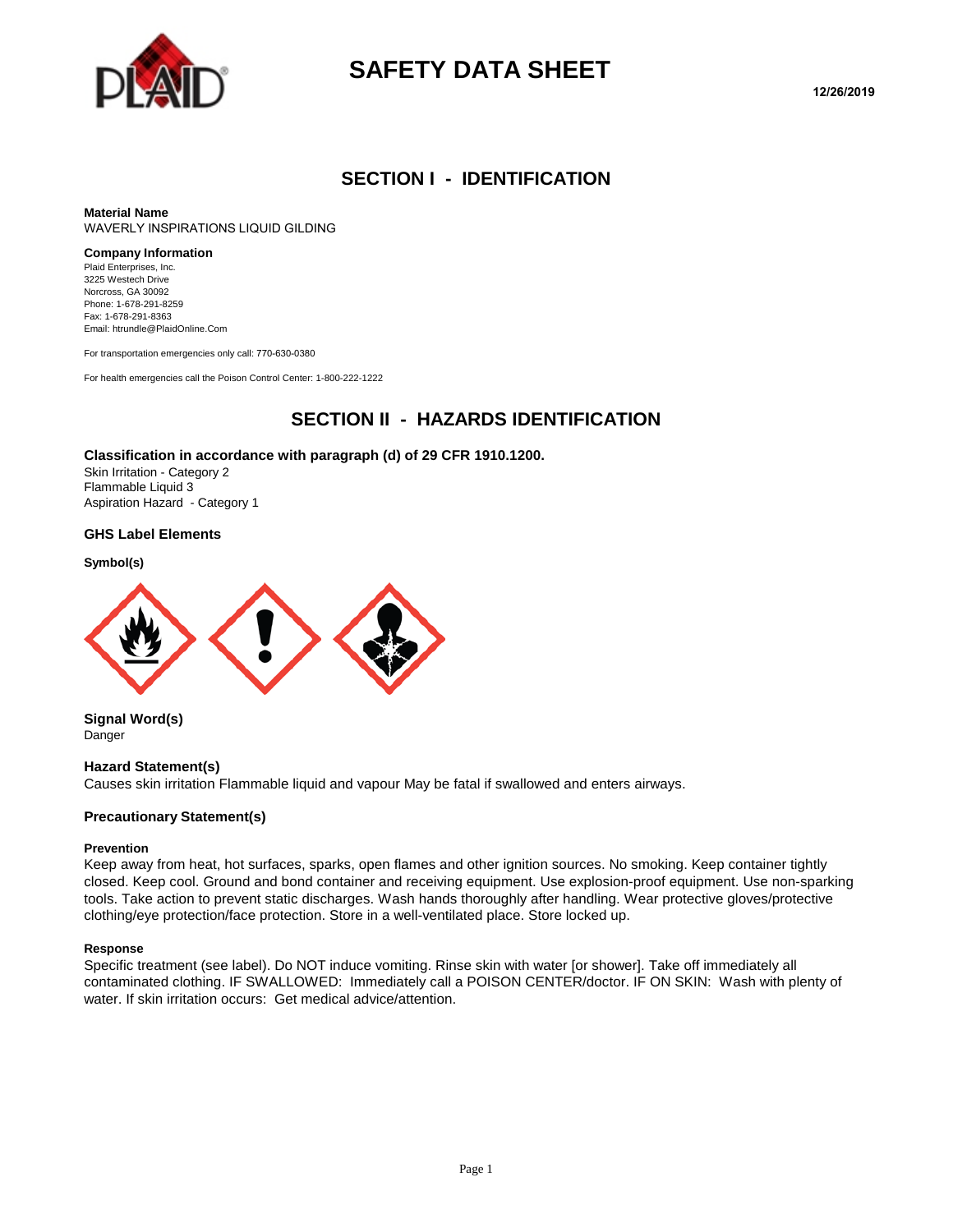#### **SECTION III - COMPOSITION / INFORMATION ON HAZARDOUS INGREDIENTS**

|                                          |             | PEL/TLV | Max          |   |             |
|------------------------------------------|-------------|---------|--------------|---|-------------|
| <b>Hazardous Ingredients</b>             | $CAS/EC \#$ | (MGMH)  | % Weight NTP |   | <b>IARC</b> |
| <b>XYLENE</b>                            | 1330-20-7   | 434.00  | 45.50000     | N | N           |
| PETROLEUM DISTILLATE. HYDROTREATED LIGHT | 64742-47-8  | N/A     | 33.00000     | N | N           |

#### **SECTION IV - FIRST AID MEASURES**

FIRST AID MEASURES: If eye contact occurs, rinse with tap water for 5-10 minutes. If irritation persists, seek medical care. If swallowed, do not induce vomiting. Call a physician or poison control center immediately. If inhalation symptoms occur, move to fresh air. If symptoms persist, see a physician. If swallowed, get prompt medical attention.

### **SECTION V - FIRE FIGHTING MEASURES**

FLASH POINT (METHOD): 29o C.  $\blacksquare$  AUTOIGNITION TEMPERATURE: N/A EXPLOSION LIMITS IN AIR (% BY VOLUME): NOT EXPLOSIVE EXTINGUISHING MEDIA: NO SPECIAL MEDIA REQUIRED FIRE FIGHTING PROCEDURES: NO SPECIAL FIRE FIGHTING PROCEDURES REQUIRED Wear self-contained breathing apparatus. UNUSUAL FIRE & EXPLOSION HAZARDS: FLAMMABLE. FLAMMABLE

## **SECTION VI - ACCIDENTAL RELEASE MEASURES**

STEPS TO BE TAKEN IN CASE A MATERIAL IS SPILLED: Clean up in accordance with all applicable regulations. Absorb spillage with noncombustible, absorbent material. For waste disposal, see Section XIII

#### **SECTION VII - HANDLING AND STORAGE**

PRECAUTIONS TO BE TAKEN DURING STORAGE AND HANDLING: Good industrial hygiene practice requires that exposure be maintained below the TLV. This is preferably achieved through the provision of adequate ventilation. When exposure cannot be adequately controlled in this way, personal respiratory protection should be employed.

## **SECTION VIII - EXPOSURE CONTROLS / PERSONAL PROTECTION**

RESPIRATORY PROTECTION AND SPECIAL VENTILATION REQUIREMENTS: Use NIOSH-certified mask for dusts or mists. Use only with adequate ventilation.

OTHER PROTECTIVE EQUIPMENT (GLOVES, GOGGLES, ETC): NONE REQUIRED

WORK/HYGIENE PRACTICES: Wash hands immediately after use. When using do not eat, drink or smoke. Keep away from eyes. ENGINEERING CONTROLS: Do not store or use near heat or flame.

FOR HOME USE: CHILD-PROOF PACKAGING REQUIRED IN CONFORMANCE WITH 16CFR1700.15 a), b), and c) and meet the child test protocol requirements of one of CSA-Z76.1, ISO 8317 or 16 CFR 1700.20 or a standard that is at least equivalent. **KEEP OUT OF REACH OF CHILDREN.**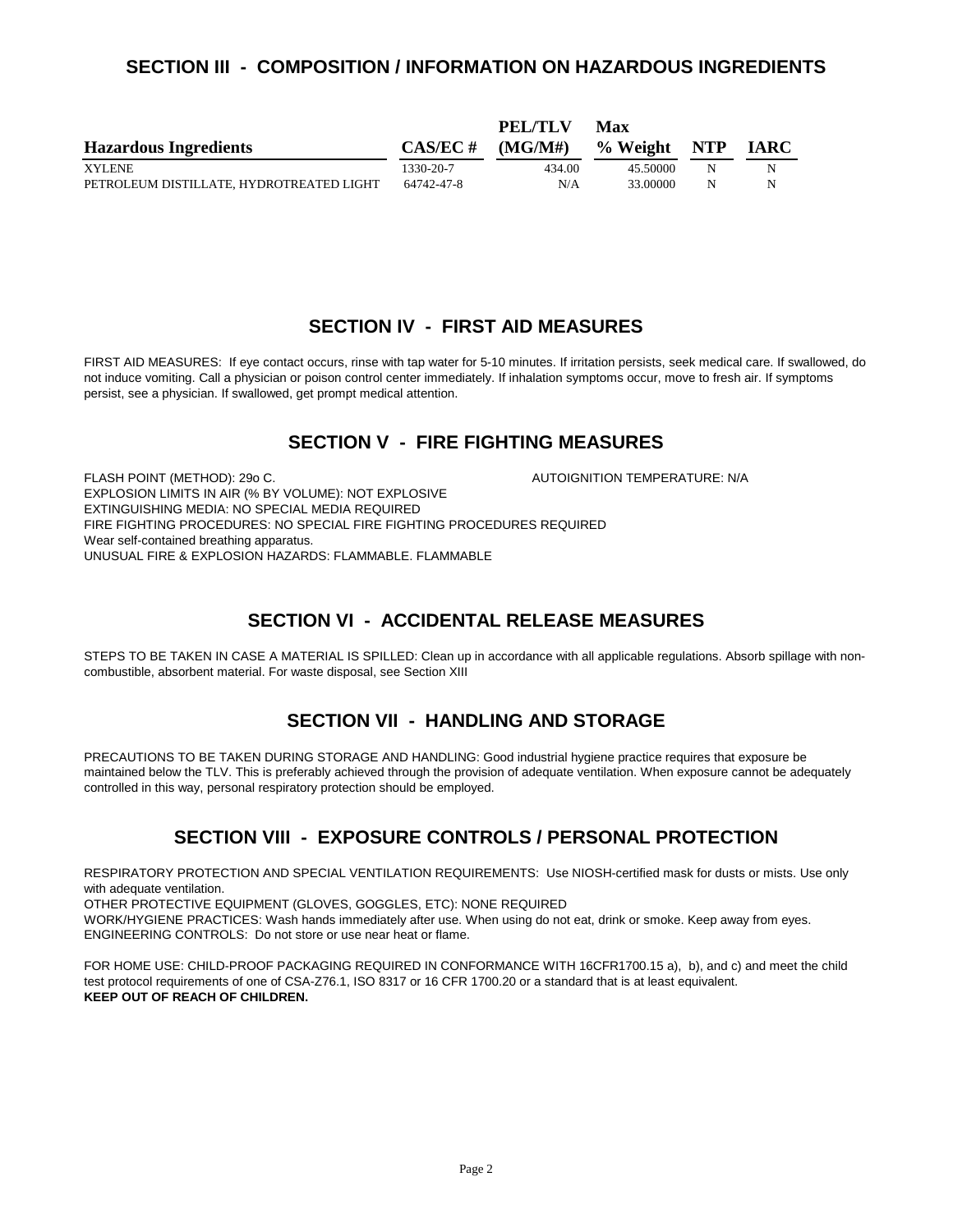BOILING POINT: N/A **MELTING POINT: N/A** VAPOR PRESSURE: N/A SPECIFIC VAPOR DENSITY (AIR=1): N/A SPECIFIC GRAVITY: N/A SOLUBILITY IN WATER:<br>SOLUBILITY IN WATER: N/A

REACTIVITY IN WATER: NON-REACTIVE

### **SECTION X - STABILITY AND REACTIVITY**

HAZARDOUS POLYMERIZATION PRODUCTS: N/A STABILITY: STABLE CONDITIONS TO AVOID: N/A INCOMPATIBILITY (MATERIALS TO AVOID): N/A HAZARDOUS DECOMPOSITION PRODUCTS: Carbon monoxide, carbon dioxide and smoke

## **SECTION XI - TOXICOLOGICAL INFORMATION**

ACUTE EFFECTS ASSOCIATED WITH USE OF THIS MATERIAL: EYE IRRITANT. EXPOSURE MAY RESULT IN NAUSEA, HEADACHE, CONFUSION OR INSTABILITY. HARMFUL OR FATAL IF SWALLOWED. VAPOR HARMFUL. MAY BE HARMFUL BY BREATHING DUSTS OR MISTS. EXPOSURE MAY RESULT IN SHORTNESS OF BREATH, CHEST PAIN, CHEST TIGHTNESS, WHEEZING AND A COUGH.

The summated LD50 is 16395 mg/kg.

The summated LC50 is 6911.4 mg/cubic meter.

This product is not considered to be a known or suspected human carcinogen by NTP, IARC or OSHA (see section III)

#### **SECTION XII - ECOLOGICAL INFORMATION**

NO HARMFUL EFFECTS KNOWN OTHER THAN THOSE ASSOCIATED WITH SUSPENDED INERT SOLIDS IN WATER.

## **SECTION XIII - DISPOSAL CONSIDERATIONS**

RCRA HAZARD CLASS (40 CFR 261): THIS PRODUCT IS NOT CLASSIFIED AS A HAZARDOUS WASTE. WASTE DISPOSAL METHOD: DISPOSE OF IN ACCORDANCE WITH FEDERAL, STATE AND LOCAL REGULATIONS.

## **SECTION XIV - TRANSPORTATION INFORMATION**

LAND TRANSPORT (US DOT) Xylenes DOT Proper Shipping Name 3 DOT Hazard Class: FLAMMABLE LIQUID DOT Hazard Label: UN1307 UN/NA Number: III

#### **SECTION XV - REGULATORY INFORMATION**

CONTENTS OF THIS SDS COMPLY WITH OSHA HAZARD COMMUNICATION STANDARD 29 CFR 1910.1200

EPA SARA TITLE III CHEMICAL LISTINGS: SECTION 302.4 EXTREMELY HAZARDOUS SUBSTANCES (40 CFR 355): NONE

SECTION 313 TOXIC CHEMICALS (40 CFR 372): XYLENE

INTERNATIONAL REGULATIONS

CANADIAN WHMIS: THIS PRODUCT IS A CONTROLLED PRODUCT UNDER CANADA'S WORKPLACE HAZARDOUS MATERIALS INFORMATION SYSTEM. IT CONTAINS THE FOLLOWING TOXIC OR HIGHLY TOXIC MATERIALS: NONE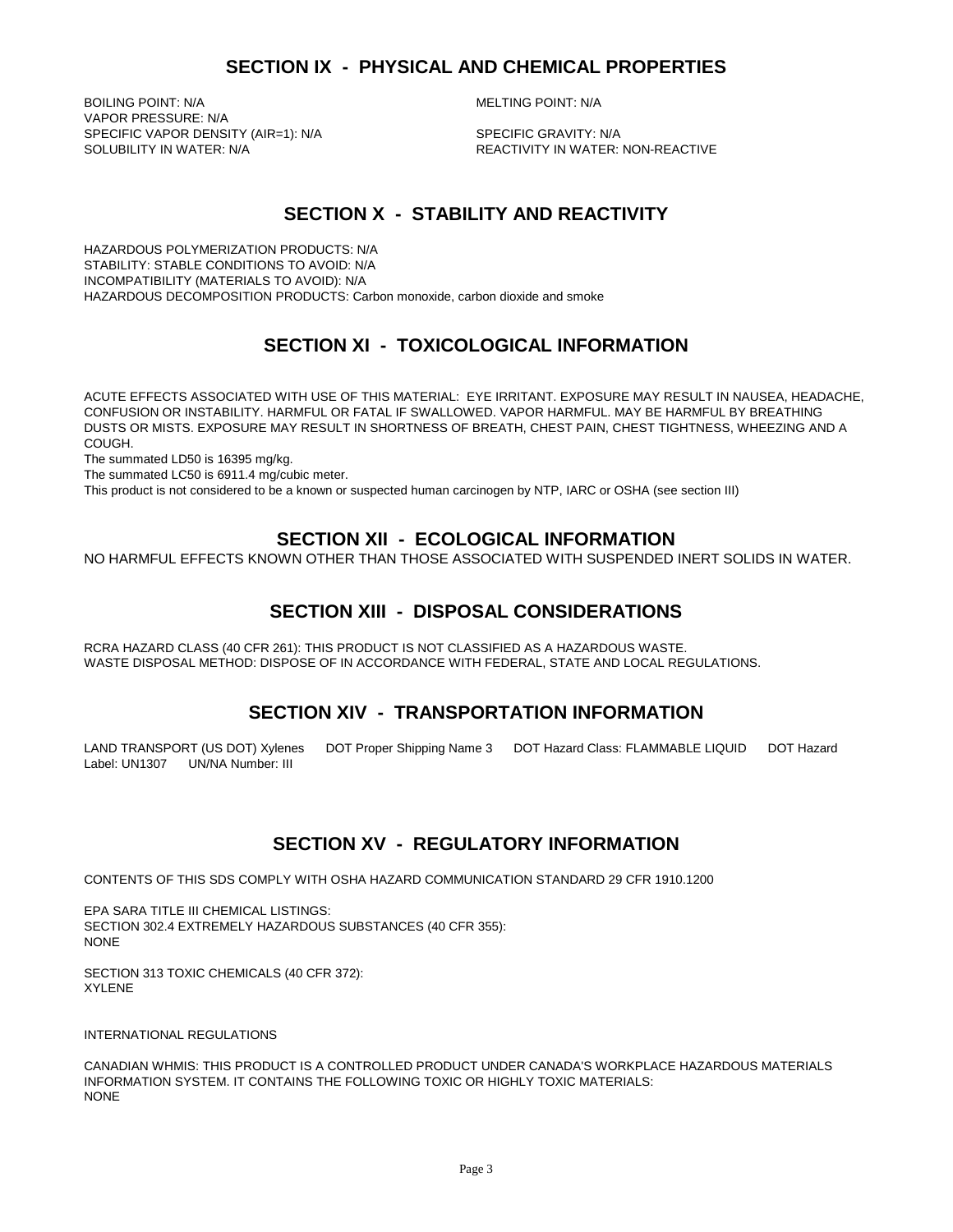SUPPLEMENTAL STATE COMPLIANCE INFORMATION:

THIS PRODUCT CONTAINS THE FOLLOWING CHEMICAL(S) LISTED UNDER NEW JERSEY'S RIGHT TO KNOW PROGRAM: XYLENE

THIS PRODUCT CONTAINS THE FOLLOWING CHEMICAL(S) REQUIRING NOTIFICATION TO THE STATE OF WASHINGTON UNDER THEIR CHILDREN'S SAFE PRODUCTS ACT: **NONE** 

THIS PRODUCT CONTAINS THE FOLLOWING CHEMICAL(S) LISTED IN FLORIDA'S TOXIC SUBSTANCE LIST: Xylene

THIS PRODUCT CONTAINS THE FOLLOWING CHEMICAL(S) LISTED IN MAINE'S PRIORITY CHEMICAL LIST: NONE

THIS PRODUCT CONTAINS THE FOLLOWING CHEMICALS CONSIDERED BY VERMONT AS BEING OF VERY HIGH CONCERN TO CHILDREN: NONE

THIS PRODUCT CONTAINS THE FOLLOWING CHEMICAL(S) LISTED IN MASSACHUSETTS HAZARDOUS SUBSTANCE LIST: Xylene

THIS PRODUCT CONTAINS THE FOLLOWING CHEMICAL(S) LISTED ON MICHIGAN'S CRITICAL MATERIALS REGISTER: Dimethylbenzene

THIS PRODUCT CONTAINS THE FOLLOWING CHEMICAL(S) LISTED ON MINNESOTA'S HAZARDOUS SUBSTANCES LIST: Dimethylbenzene

THIS PRODUCT CONTAINS THE FOLLOWING CHEMICAL(S) LISTED IN PENNSYLVANIA'S HAZARDOUS SUBSTANCES LIST: Benzene, Dimethylbenzene

Under CPSC's consumer product regulations (16CFR1500.3 and 150014), this product has the following required acute and chronic hazard labeling:

#### **DANGER:FLAMMABLE. Harmful or fatal if swallowed. VAPOR HARMFUL. EYE IRRITANT. Contains: XYLENE**

PRECAUTIONS:Wash hands immediately after use. When using do not eat, drink or smoke. Keep away from eyes. Do not store or use near heat or flame. Use only with adequate ventilation. **KEEP OUT OF REACH OF CHILDREN.**  FIRST AID TREATMENT:If eye contact occurs, rinse with tap water for 5-10 minutes. If irritation persists, seek medical care. If swallowed, do not induce vomiting. Call a physician or poison control center immediately. If inhalation symptoms occur, move to fresh air. If symptoms persist, see a physician. If swallowed, get prompt medical attention.

## **SECTION XVI - OTHER INFORMATION**

Disclaimer: We believe the statements, technical information and recommendations contained herein are reliable, but they are given without warranty or guarantee of any kind. The information contained in this document applies to this specific material as supplied. It may not be valid for this material if it is used in combination with any other materials. It is the user's responsibility to satisfy oneself as to the suitability and completeness of this information for the user's own particular use.

**LAST REVISION DATE: 12/26/2019**

#### **Prepared by Duke OEM Toxicology**